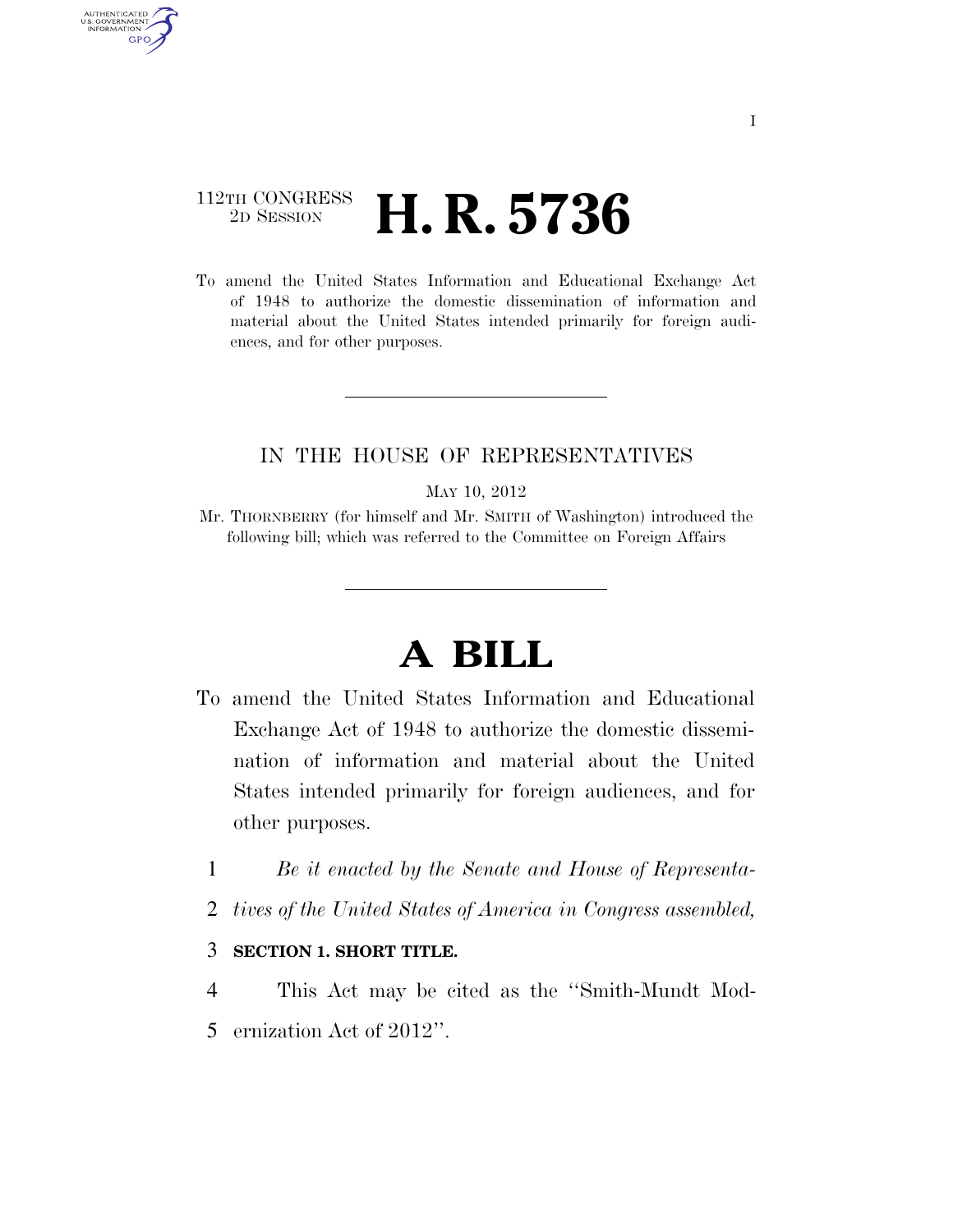## **SEC. 2. DISSEMINATION ABROAD OF INFORMATION ABOUT THE UNITED STATES.**

 (a) UNITED STATES INFORMATION AND EDU- CATIONAL EXCHANGE ACT OF 1948.—Section 501 of the United States Information and Educational Exchange Act of 1948 (22 U.S.C. 1461) is amended to read as follows: **''GENERAL AUTHORIZATION** 

 ''SEC. 501. (a) The Secretary and the Broadcasting Board of Governors are authorized to use funds appro- priated or otherwise made available for public diplomacy information programs to provide for the preparation, dis- semination, and use of information intended for foreign audiences abroad about the United States, its people, and its policies, through press, publications, radio, motion pic- tures, the Internet, and other information media, includ- ing social media, and through information centers, in- structors, and other direct or indirect means of commu-nication.

 $\cdot$  "(b)(1) Except as provided in paragraph (2), the Sec- retary and the Broadcasting Board of Governors may, upon request and reimbursement of the reasonable costs incurred in fulfilling such a request, make available, in the United States, motion pictures, films, video, audio, and other materials prepared for dissemination abroad or dis- seminated abroad pursuant to this Act, the United States International Broadcasting Act of 1994 (22 U.S.C. 6201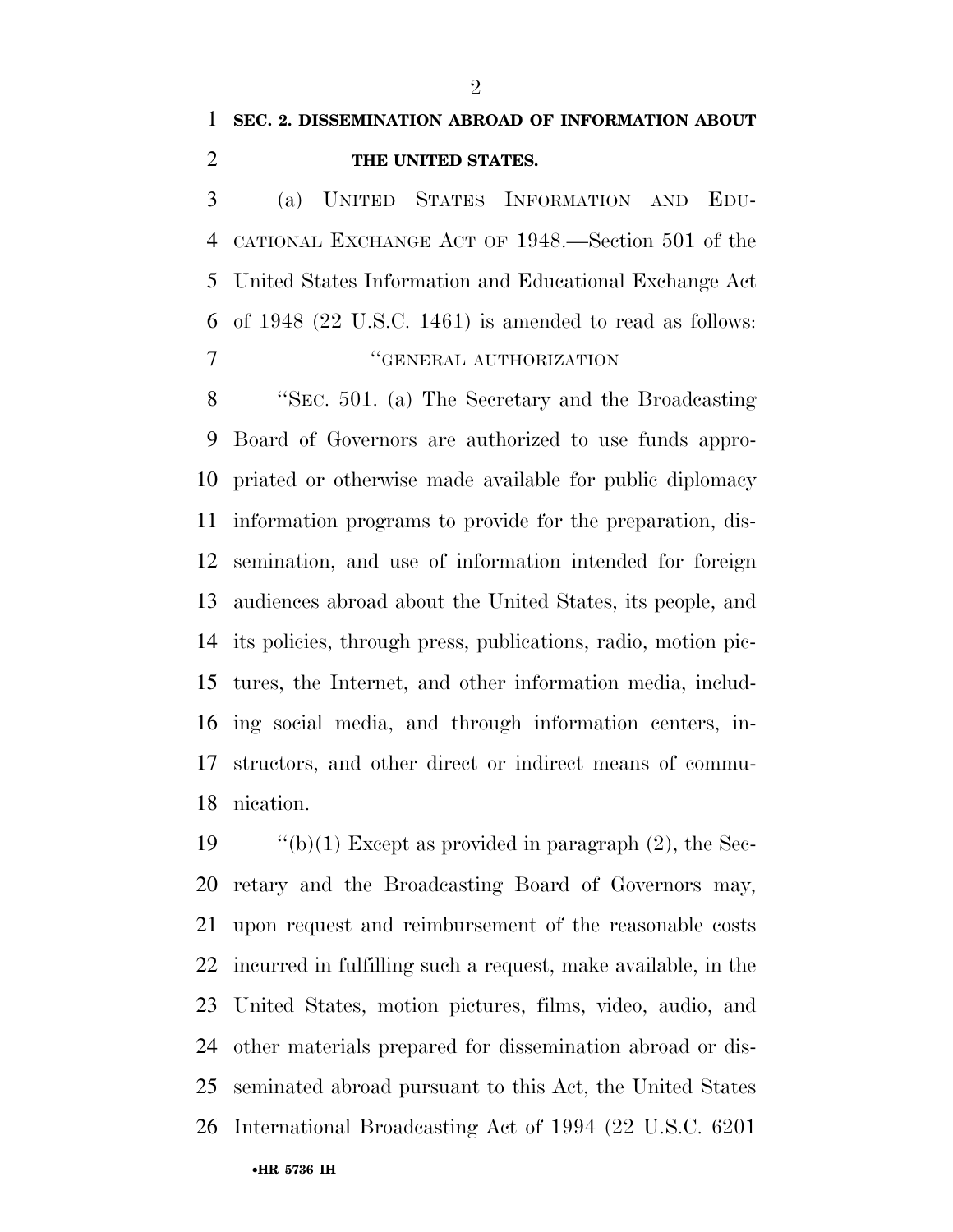et seq.), the Radio Broadcasting to Cuba Act (22 U.S.C. 1465 et seq.), or the Television Broadcasting to Cuba Act (22 U.S.C. 1465aa et seq.). The Secretary and the Broad- casting Board of Governors shall issue necessary regula-tions—

 "(A) to establish procedures to maintain such material;

8 "(B) for reimbursement of the reasonable costs incurred in fulfilling requests for such material; and  $\mathcal{L}^{\prime\prime}(C)$  to ensure that the persons seeking release of such material have secured and paid for necessary United States rights and licenses.

13 ''(2) With respect to material prepared for dissemina- tion abroad or disseminated abroad before the effective date of the Smith-Mundt Modernization Act of 2012—

 ''(A) the Secretary and the Broadcasting Board of Governors shall make available to the Archivist of the United States, for domestic distribution, motion pictures, films, videotapes, and other material 12 years after the initial dissemination of the material abroad; and

22 ''(B) the Archivist shall be the official custodian of the material and shall issue necessary regulations to ensure that persons seeking its release in the United States have secured and paid for necessary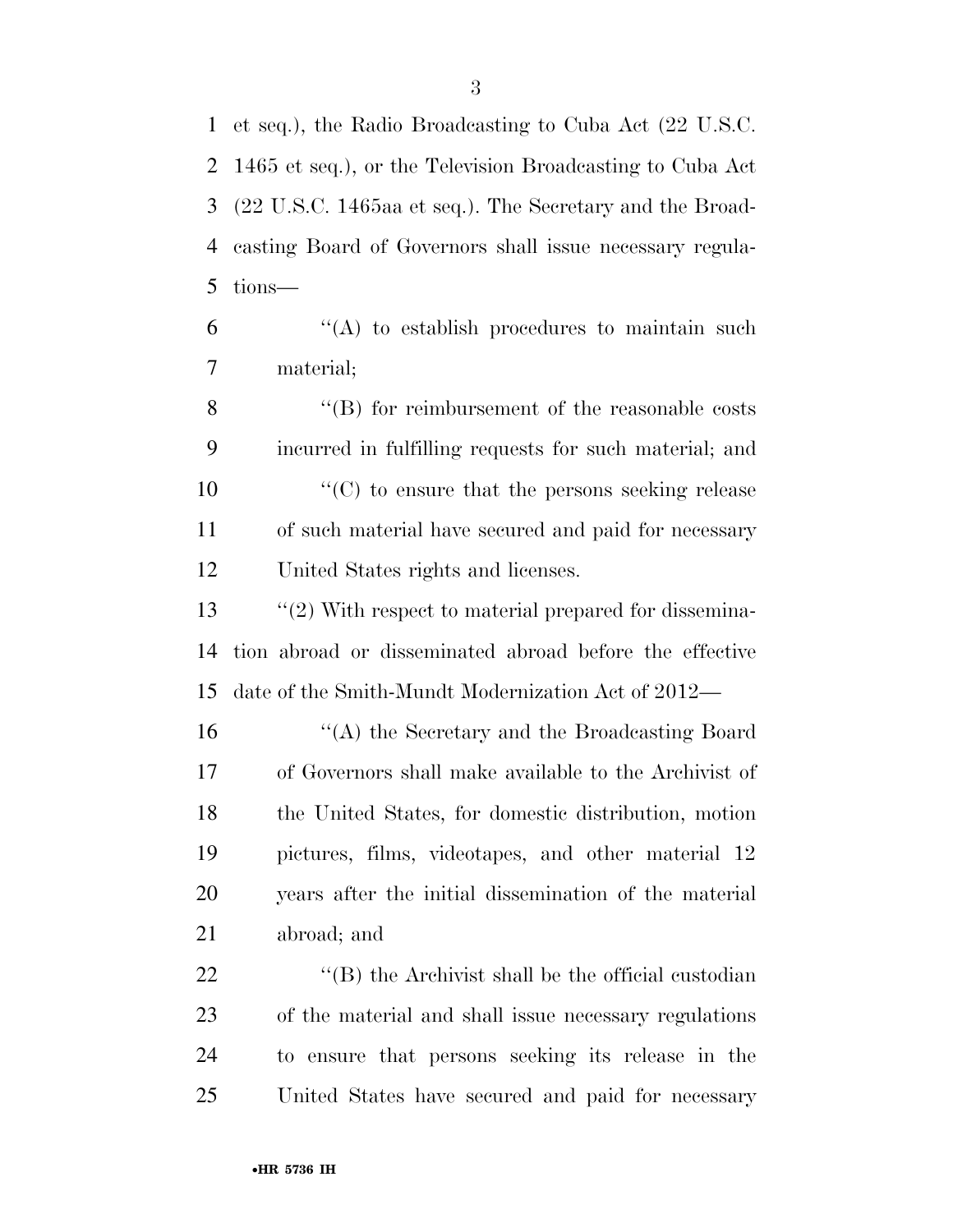United States rights and licenses and that all costs associated with the provision of the material by the Archivist shall be paid by the persons seeking its re-lease, in accordance with paragraph (3).

 ''(3) The Archivist may charge fees to recover the costs described in paragraph (2), in accordance with sec- tion 2116(c) of title 44. Such fees shall be paid into, ad- ministered, and expended as part of the National Archives Trust Fund.

 ''(c) Nothing in this section may be construed to re- quire the Secretary or the Broadcasting Board of Gov- ernors to make material disseminated abroad available in any format other than in the format disseminated abroad.''.

 (b) RULE OF CONSTRUCTION.—Nothing in this sec- tion may be construed to affect the allocation of funds ap- propriated or otherwise made specifically available for public diplomacy.

 (c) FOREIGN RELATIONS AUTHORIZATION ACT, FIS- CAL YEARS 1986 AND 1987.—Section 208 of the Foreign Relations Authorization Act, Fiscal Years 1986 and 1987  $(22 \text{ U.S.C. } 1461-1a)$  is amended to read as follows: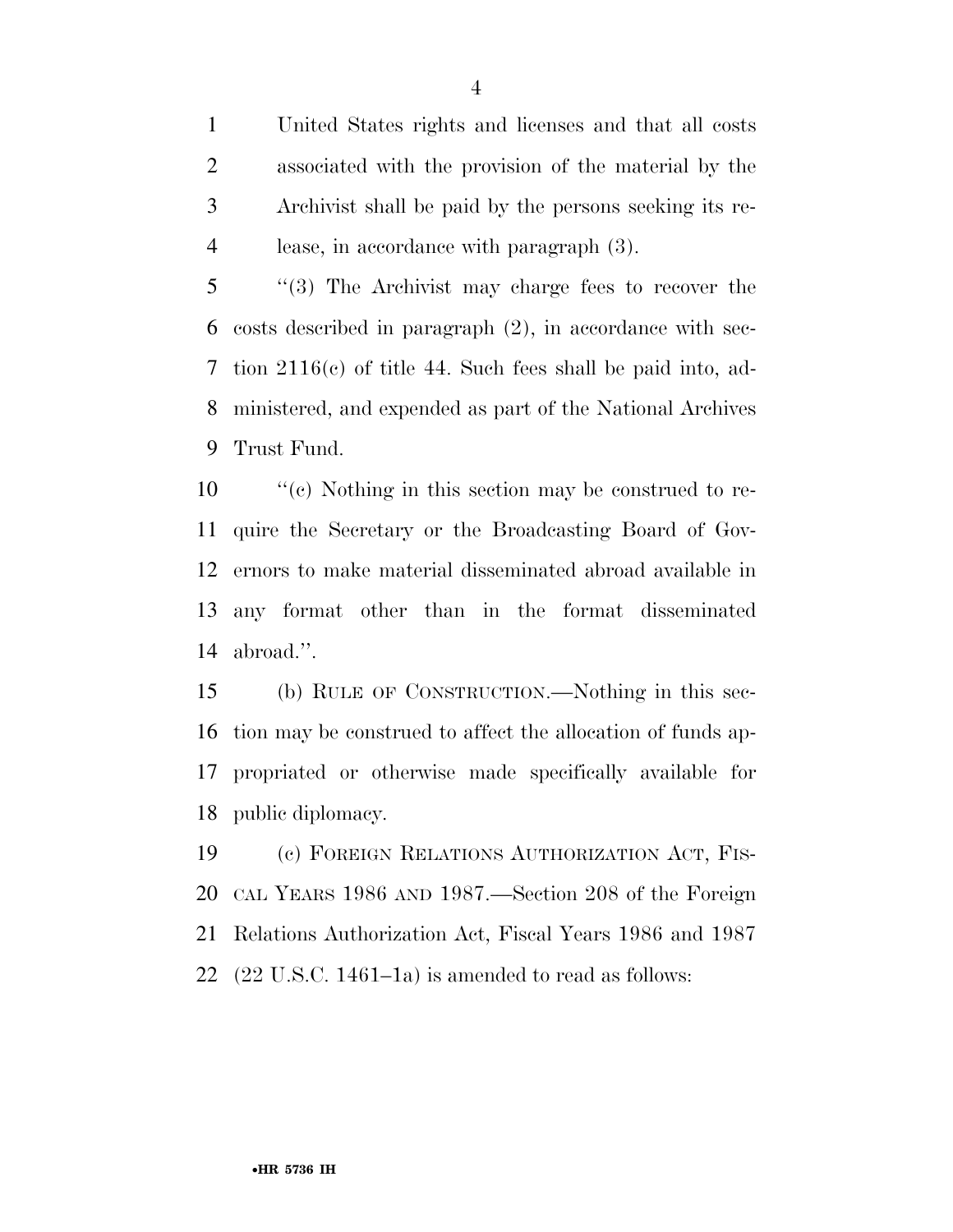#### **''SEC. 208. CLARIFICATION ON DOMESTIC DISTRIBUTION OF**

#### **PROGRAM MATERIAL.**

 ''(a) IN GENERAL.—No funds authorized to be ap- propriated to the Department of State or the Broad- casting Board of Governors shall be used to influence pub- lic opinion in the United States. This section shall apply only to programs carried out pursuant to the United States Information and Educational Exchange Act of 1948 (22 U.S.C. 1431 et seq.), the United States Inter- national Broadcasting Act of 1994 (22 U.S.C. 6201 et seq.), the Radio Broadcasting to Cuba Act (22 U.S.C. 1465 et seq.), and the Television Broadcasting to Cuba Act (22 U.S.C. 1465aa et seq.). This section shall not pro- hibit or delay the Department of State or the Broad- casting Board of Governors from providing information about its operations, policies, programs, or program mate- rial, or making such available, to the media, public, or Congress, in accordance with other applicable law.

•**HR 5736 IH** ''(b) RULE OF CONSTRUCTION.—Nothing in this sec- tion shall be construed to prohibit the Department of State or the Broadcasting Board of Governors from en- gaging in any medium or form of communication, either directly or indirectly, because a United States domestic audience is or may be thereby exposed to program mate- rial, or based on a presumption of such exposure. Such material may be made available within the United States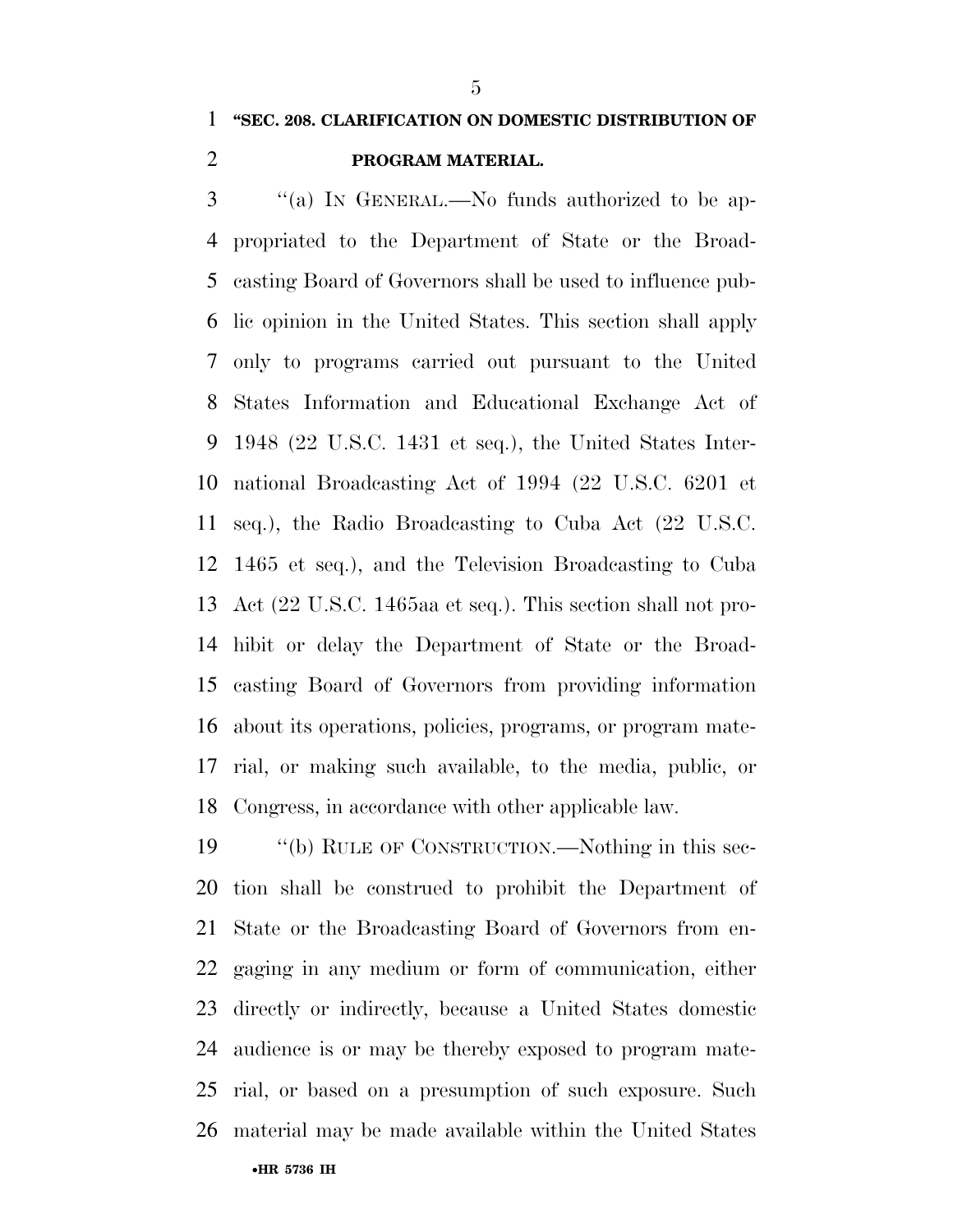and disseminated, when appropriate, pursuant to sections 502 and 1005 of the United States Information and Edu- cational Exchange Act of 1948 (22 U.S.C. 1462 and 1437), except that nothing in this section may be con- strued to authorize the Department of State or the Broad- casting Board of Governors to disseminate within the United States any program material prepared for dissemi- nation abroad on or before the effective date of the Smith-Mundt Modernization Act of 2012.

 ''(c) APPLICATION.—The provisions of this section shall apply only to the Department of State and the Broadcasting Board of Governors and to no other depart-ment or agency of the Federal Government.''.

 (d) CONFORMING AMENDMENTS.—The United States Information and Educational Exchange Act of 1948 is amended—

 (1) in section 502 (22 U.S.C. 1462)— (A) by inserting ''and the Broadcasting Board of Governors'' after ''Secretary''; and (B) by inserting ''or the Broadcasting 21 Board of Governors" after "Department"; and (2) in section 1005 (22 U.S.C. 1437), by insert-ing ''and the Broadcasting Board of Governors''

after ''Secretary'' each place it appears.